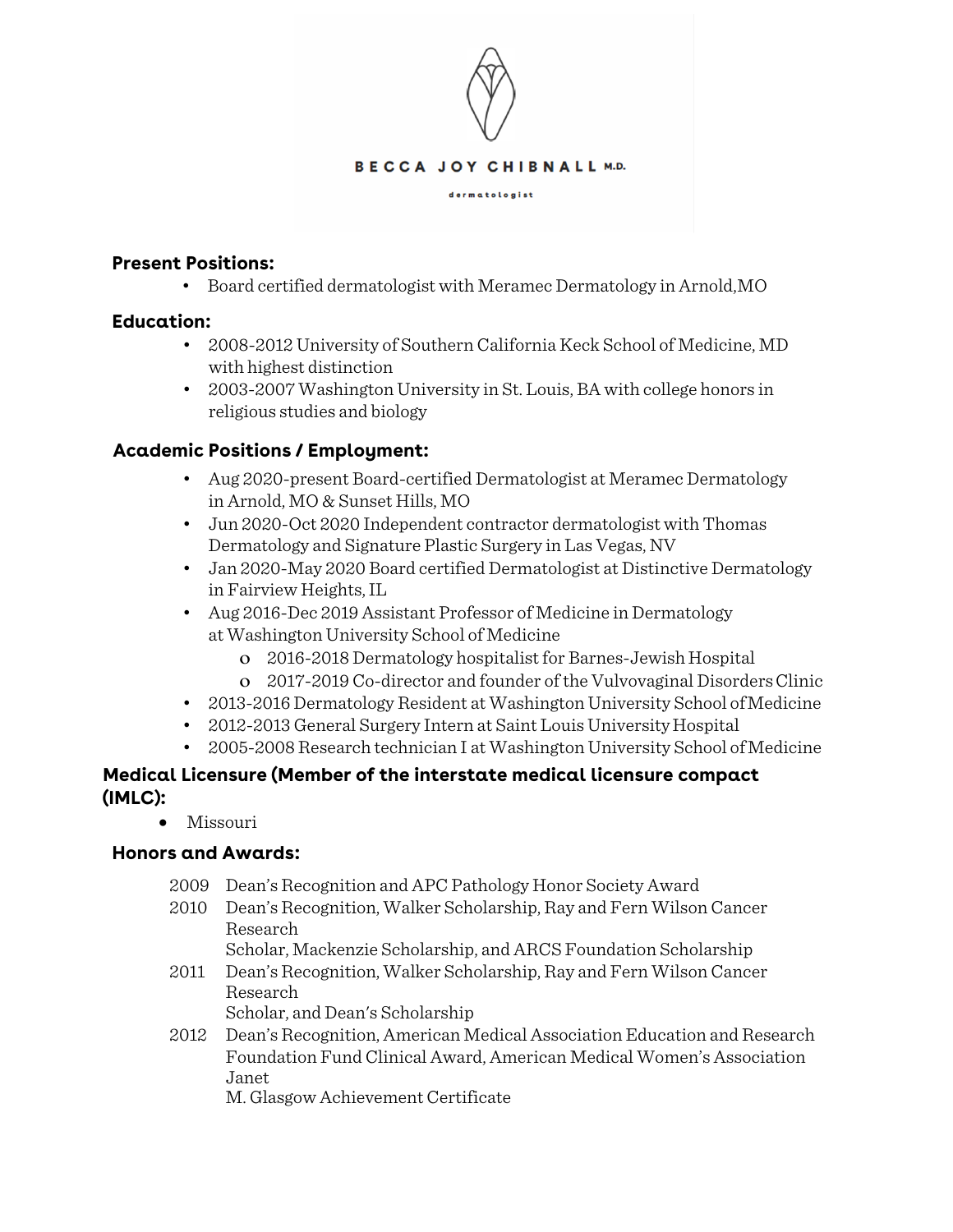2017 "Bring your own idea" grant for Sustainability, environment, and public health: diapering practices, American Academy of Dermatology Leadership Forum, top 10% of all Washington University School of Medicine faculty for patient satisfaction scores

# **Professional Societies and Organizations:**

- Theta Alpha Kappa, the national religious studies honorary
- Alpha Omega Alpha (AOA)
- American Board of Dermatology (ABD)
- American Academy of Dermatology (AAD)
	- o Member of Climate Change and Environmental Affairs ERG
- International Society for the Study of Vulvovaginal Disease (ISSVD)
- St. Louis Dermatological society
- Former board member for Dignity Period

# **Past research projects:**

- 2017-2018 Sub-PI with Dr. Brian Kim on Incyte INCB18424-206 trial
- 2017-2018 Sub-PI with Dr. Brian Kim on LOTUS-PN trial
- 2017-2018 Retrospective and prospective data collection and analysis of vulvovaginal diseases at Washington University School of Medicine.
- 2017-2019 Studies of female urogenital microbial communities.
- 2018-2019 PI on Menlo Therapeutics, Inc. MTI-105 and MTI-107 trial
- 2018-2019 PI on Pfizer B7451029-9002/0563 trial
- 2018-2019 PI on Pfizer B7451036 trial
- 2018-2019 PI on Abbyie M16-049 trial

# **Bibliography:**

Peer reviewed manuscripts:

- 1. Marzia Scortegagna, Cristophe Cataisson, Rebecca J. Martin, DJ Hicklin, RD Schreiber, Stuart H. Yuspa, and Jeffrey M. Arbeit. "HIF-1a Regulates Epithelial Inflammation by Cell Autonomous NFkB Activation and Paracrine Stromal Remodeling." Blood. 2008 Apr 1; 111(7): 3343-54.
- 2. Marzia Scortegagna, Rebecca J. Martin, Raleigh D. Kladney, Robert G. Neumann, and Jeffrey M. Arbeit. "Hypoxia-Inducible Factor-1alpha Suppresses Squamous Carcinogenic Progression and Epithelial-Mesenchymal Transition." Cancer Research 2009 Mar 15;69(6):2638-46.
- 3. Danielle Nicole Brown, Rebecca Chibnall, David Sheinbein, Ilana Rosman, Amy Musiek. "Cutaneous metastases from pulmonary adenocarcinoma manifesting as widespread plaques." JAAD Case Rep. 2015 Oct 25;1(6):378-80.
- 4. Rebecca Chibnall, Susan Bayliss, and Arthur Eisen. "Chapter 1: The Skin Exam." Washington University Manual of Dermatology Diagnostics. LWW London, UK Feb

2016.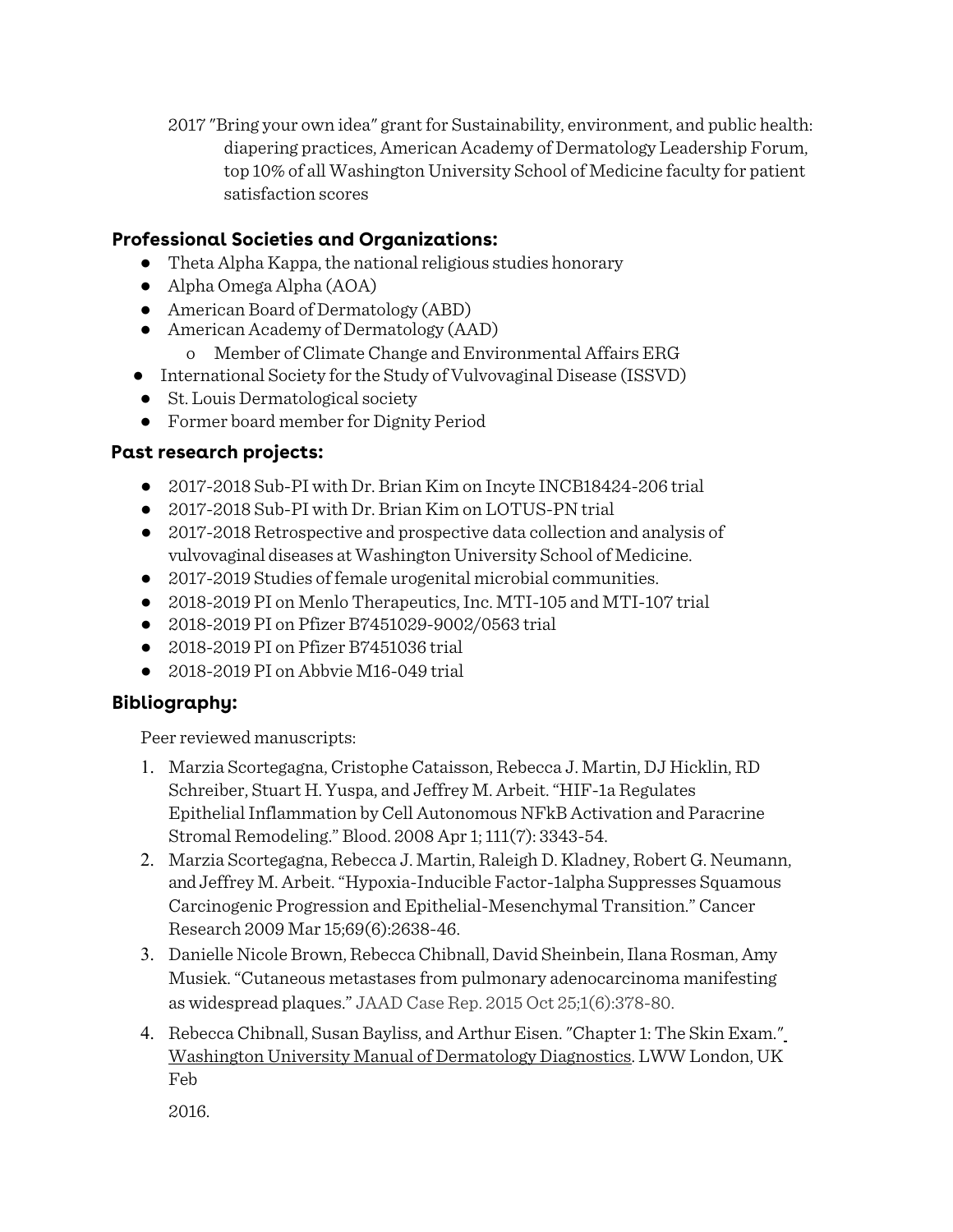- 5. Rebecca Chibnall, Jennifer Labit, and John Chibnall. "Diaper need and mental health impact of providing modern reusable diapers to low-income families." 2016. Pending submission.
- 6. Hal A. Lewis, Kathleen M. Nemer, Rebecca J. Chibnall, Amy C. Musiek. "Methotrexate-Induced Cutaneous Ulceration in Three Non-Psoriatic Patients: Report of a Rare Side Effect." JAAD Case Rep. 2017 Apr 14;3(3):236-239.
- 7. Rebecca Chibnall. "Vulvar pruritus and lichen simplex chronicus." Obstet Gynecol Clin North Am. 2017 Sep;44(3):379-388.
- 8. Chibnall R. Association Between Itch and Cancer in 16,925 Pruritus Patients: Experience at a Tertiary Care Center. PracticeUpdate website. Available at: https://www.practiceupdate.com/content/association-between-itch-and-cancerin-169 25-pruritus-patients/73570/65/4/1. Accessed October 03, 2018
- 9. Chibnall R. Pruritus-Associated Healthcare Expenditure in the US. PracticeUpdate website. Available at: https://www.practiceupdate.com/content/pruritus-associated-healthcareexpenditure-i n-the-us/75414/12/4/1. Accessed December 13, 2018.
- 10. Dickison S, Grither W, Compton L, Chibnall R, Jones H. "Dermatomyositis presenting as vulvovaginitis." Obstet Gynecol. 2019 Aug;134(2):409-412. doi: 10.1097/ AOG.0000000000003365.
- 11. Mack MR, Brestoff JR, Berrien-Elliott MM, Trier AM, Yang TB, McCullen M, Collins PL, Niu H, Bodet ND, Wagner JA, Park E, Xu AZ, Wang F, Chibnall R, Council ML, Heffington C, Kreisel F, Margolis DJ, Sheinbein D, Lovato P, Vivier E, Cella M, Colonna M, Yokoyama WM, Oltz EM, Fehniger TA, Kim BS. Blood natural killer cell deficiency reveals an immunotherapy strategy for atopic dermatitis.Sci Transl Med. 2020 Feb 26;12(532). pii: eaay1005. doi: 10.1126/scitranslmed.aay1005. PMID: 32102931

Presentations:

- 1. Rebecca Martin, Marzia Scortegagna, Kariline Bringe, and Jeffrey Arbeit. "Role of the Transcription Factor HIF-1a in Epithelial Inflammation" Undergraduate Research Symposium at Washington University, St. Louis, MO. 2006.
- 2. Rebecca Chibnall, Susan Opalenik, Erica Pruett, Susan Samaras, and Jeffrey Davidson. "sFRP2 Expression in Diabetic Mouse Models of Wound Repair." Vanderbilt Student Research Training Program in Diabetes and Endocrinology Symposium in Nashville, TN, 2009.
- 3. Rebecca Chibnall, Ashley Sutton, Myles Cockburn. "Underreporting of Mitotic Rate in Cutaneous Melanoma: Adherence to the 2009 AJCC Guidelines." Gross and Microscopic symposium, AAD summer meeting, San Diego, CA, Spring 2012
- 4. Rebecca Chibnall and Amy Musiek. "Cutaneous T-cell Lymphoma with Pulmonary Involvement." Missouri Dermatological Society annual meeting, 2013
- 5. Rebecca Chibnall and Amy Musiek. "Cutaneous T-cell Lymphoma with Pulmonary Involvement." Gross and Microscopic symposium, AAD annual meeting, San Francisco, CA, 2015